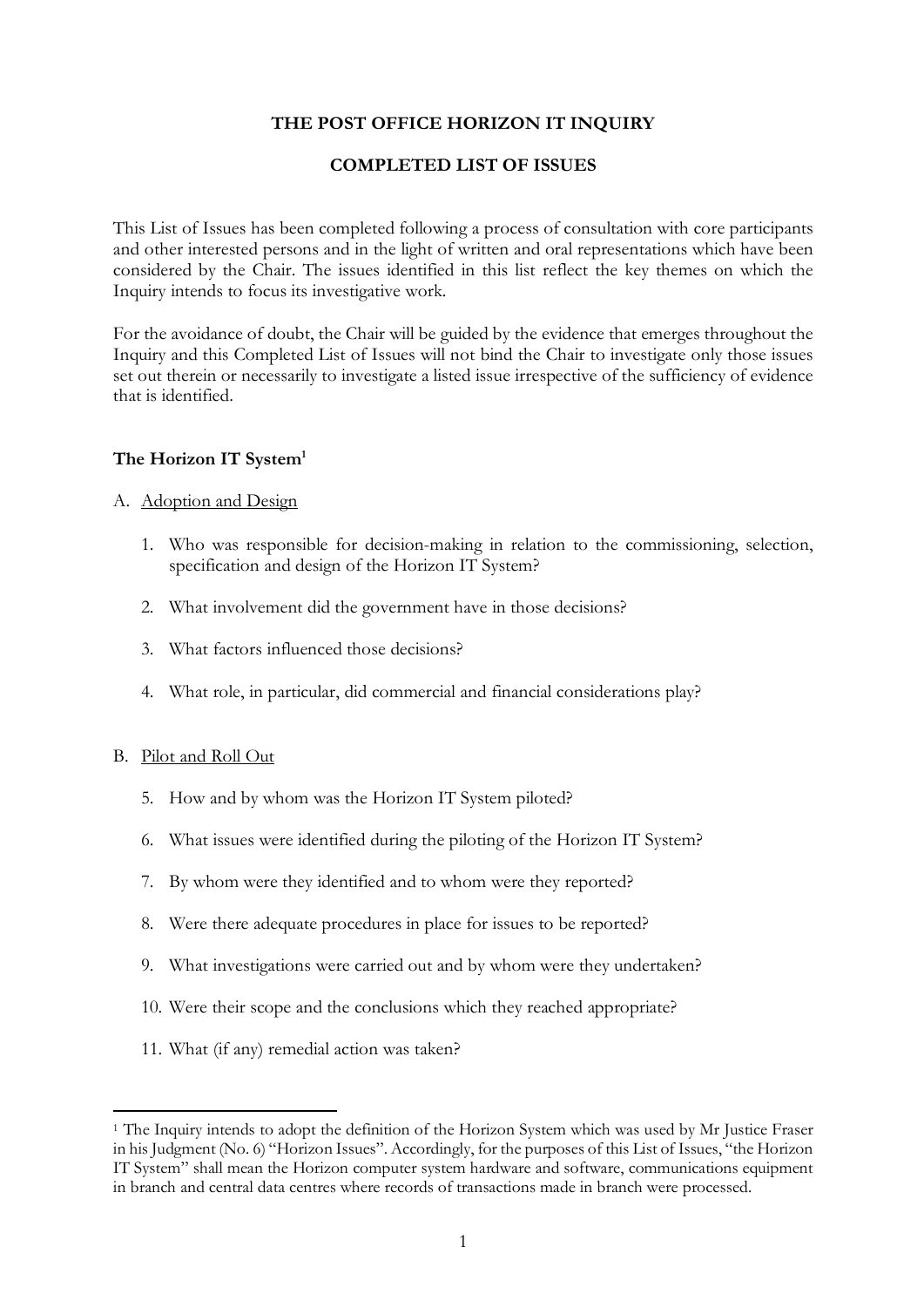- 12. Was it adequate and what (if any) steps were taken to verify this at the time?
- 13. What (if any) assurances were given regarding the resolution of these issues prior to the roll out of the Horizon IT System? By whom and to whom were they given?
- 14. Was it appropriate for such assurances to be given and relied upon?
- 15. What (if any) steps were taken to bring these issues to the attention of SPMs<sup>2</sup>, managers and assistants? Were these adequate?
- 16. Was the Horizon IT System fit for purpose when it was rolled out?

17. If not, –

- (i) was this known at the time;
- (ii) if so, by whom; and
- (iii) why was it rolled out?

## C. Modifications

- 18. What significant changes were made to the operation and functionality of the Horizon IT System during the relevant period<sup>3</sup>?
- 19. Who was responsible for determining such changes?
- 20. What factors influenced those changes?
- 21. What (if any) steps were taken to review the effect(s) of those changes?
- 22. By whom were they taken and were they adequate?
- 23. What consideration (if any) was given to the concerns expressed by SPMs, managers and assistants about the operation and functionality of the Horizon IT System during the relevant period?
- 24. To what extent (if at all) did any of the changes made improve the operation and functionality of the Horizon IT System for SPMs, managers and assistants?
- 25. What (if any) changes were made, in particular, that:
	- (i) impacted branch accounting procedures; and
	- (ii) affected the ability of SPMs, managers and assistants to identify the cause(s) of shortfalls, discrepancies and transaction corrections?

<sup>&</sup>lt;sup>2</sup> For the purposes of this List of Issues, the term "SPMs" shall be used to designate sub-postmasters and sub-postmistresses.

<sup>3</sup> The Inquiry's investigative work is at a preliminary stage and the precise period of relevance to a particular issue or organisation under investigation will vary. It is, nonetheless, necessary to provide some broad parameters for the purposes of this List of Issues. Accordingly, the "relevant period" for this purpose shall mean from the time of the first pilot of the Horizon IT System until 1st June 2021 (i.e. the date on which the Inquiry was established).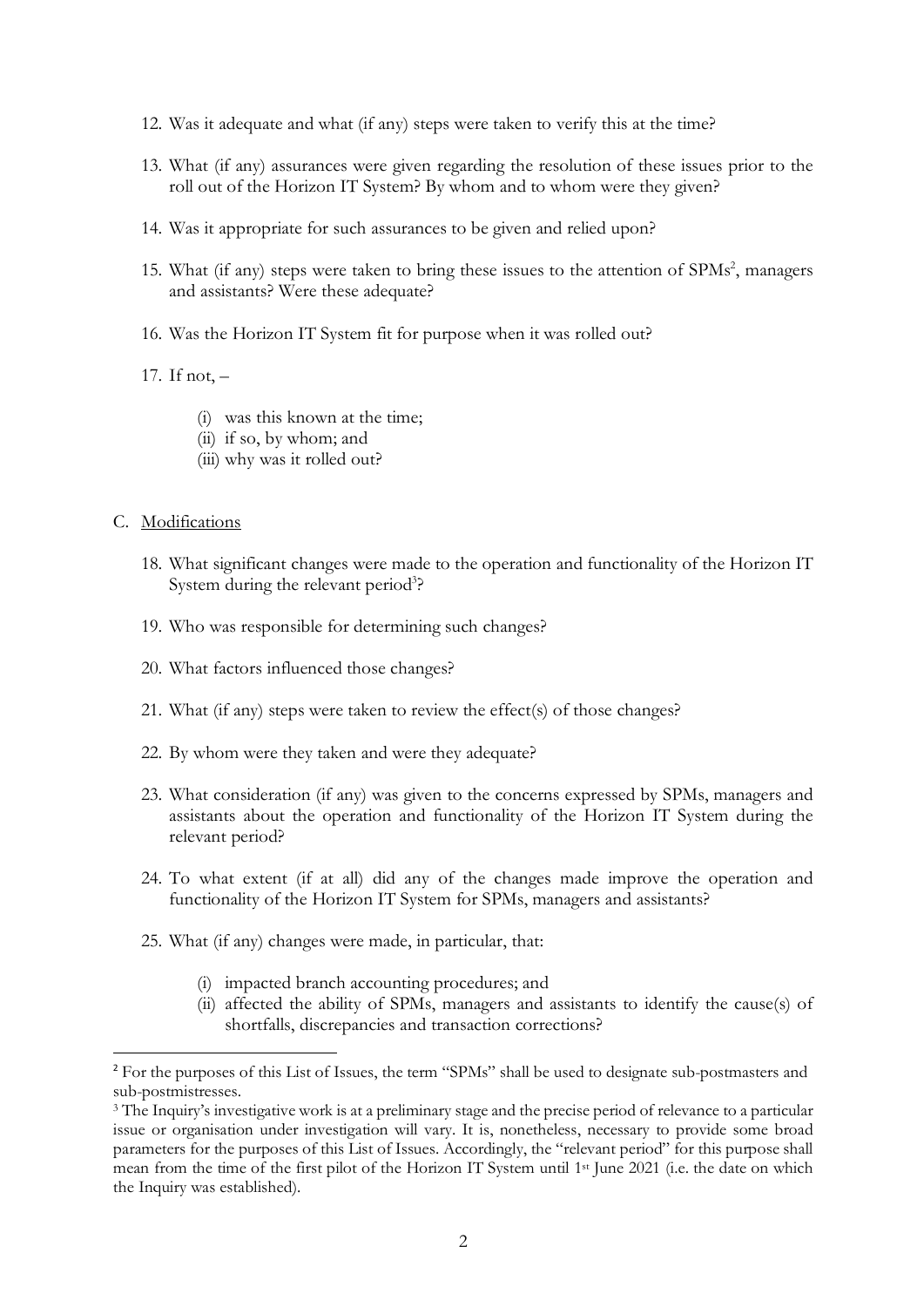- 26. When and for what reason(s) were such changes made?
- 27. What effect did such changes have?
- 28. What (if any) steps were taken to consult and to notify affected SPMs, managers and assistants about such changes being made? Were these adequate?

#### D. Training

- 29. What training was provided in relation to the use and operation of the Horizon IT System to SPMs, managers and assistants during the relevant period?
- 30. At what stage and by whom was the training delivered?
- 31. What experience and qualifications did those responsible for delivering training have? Were these adequate?
- 32. In what respects (if any) was the training provided to SPMs, managers and assistants adequate or inadequate?
- 33. What (if any) changes and improvements were made in the provision of training during the relevant period?
- 34. Is the training currently provided to SPMs, managers and assistants in relation to the use and operation of the Horizon IT System sufficient?

#### E. Advice and Assistance

- 35. What advice and assistance were available to SPMs, managers and assistants in relation to the operation of the Horizon IT system during the relevant period?
- 36. How and by whom were these provided?
- 37. What experience and qualifications did those responsible for providing advice and assistance have? Were these adequate?
- 38. In what respects (if any) was the advice and assistance provided adequate or inadequate?
- 39. What (if any) changes and improvements were made in the provision of operational advice and assistance during the relevant period?
- 40. Is the operational advice and assistance currently provided to SPMs, managers and assistants in relation to the Horizon IT System sufficient?

#### F. Resolving Disputes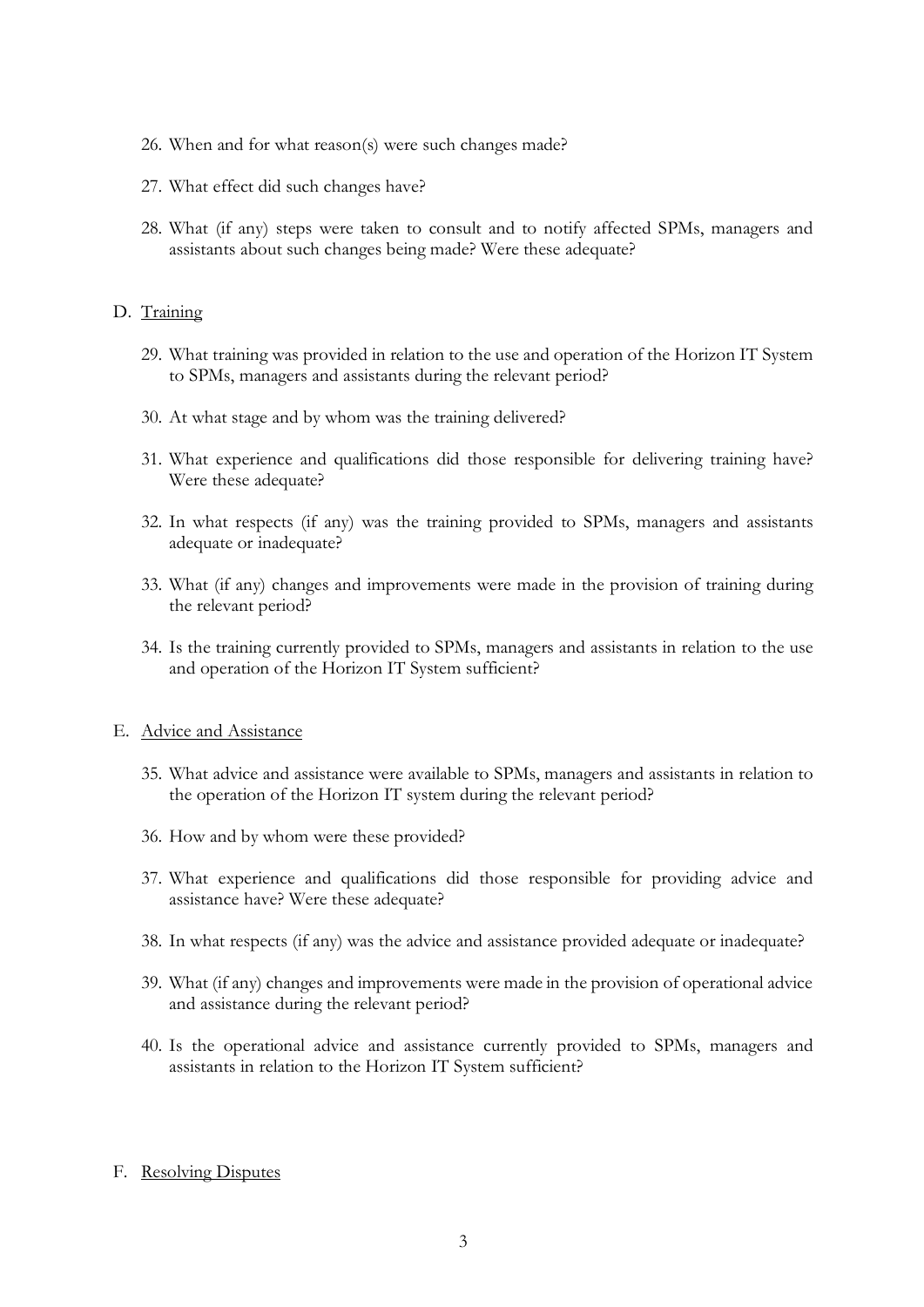- 41. What practices and procedures were in place during the relevant period regarding the reporting, investigation and resolution of disputed shortfalls, discrepancies and transaction corrections? Were they adequate?
- 42. Who was responsible for conducting investigations into the cause(s) of disputed shortfalls, discrepancies and transaction corrections?
- 43. What experience and qualifications did they have? Were these adequate?
- 44. What factors influenced the scope of the enquiries which were undertaken and the conclusions which were reached?
- 45. What role, in particular, did financial considerations play?
- 46. In what circumstances (if any) was authorisation given to place disputed items into the central suspense account pending investigation?
- 47. Should such a procedure have been adopted as a matter of course?
- 48. Are the current procedures for reporting, investigating and resolving disputed shortfalls, discrepancies and transaction corrections adequate?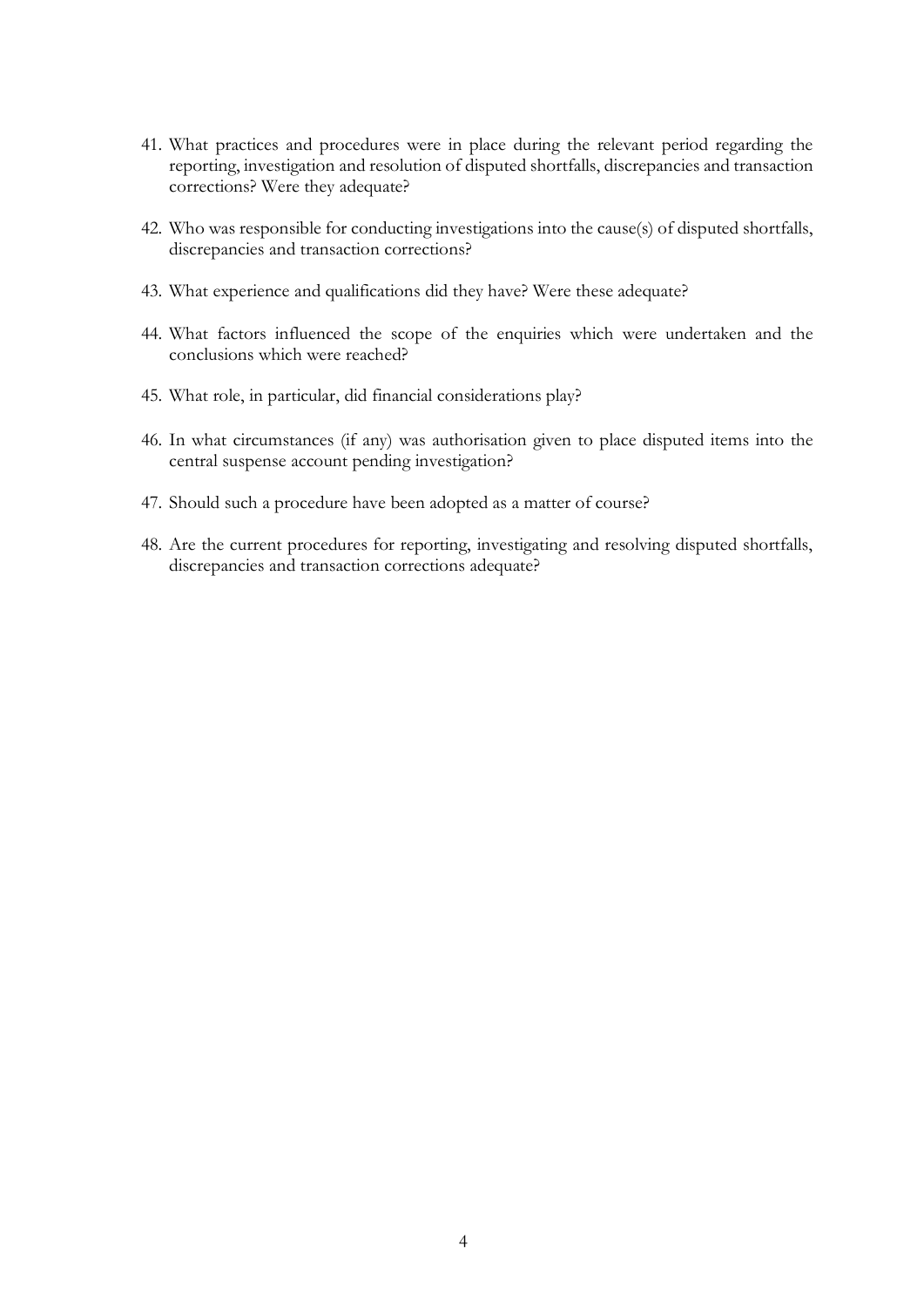# **Knowledge**

- 49. What information and knowledge did Post Office Limited, Royal Mail Group Limited, Fujitsu Services Limited, the National Federation of Subpostmasters, the Communication Workers Union, UK Government Investments and the government have about the following facts and matters during the relevant period<sup>4</sup>:
	- A. Bugs Errors and Defects in Horizon
		- a. The existence and extent of bugs, errors and defects in the Horizon IT System;
		- b. The ability of such bugs, errors and defects to cause apparent discrepancies or shortfalls in branch accounts;
		- c. The ability of such bugs, errors and defects to undermine the reliability of the Horizon IT System accurately to process and to record transactions;
		- d. The extent to which apparent discrepancies or shortfalls arose in branch accounts as a result of bugs, errors and defects in the Horizon IT System.

## B. Other Sources of Errors

- a. the ability of errors in data entry and branch accounting procedures to cause discrepancies in branch accounts;
- b. the ability of errors in data transfer and processing to cause discrepancies in branch accounts;
- c. the ability of errors in reference data to cause apparent discrepancies in branch accounts;
- d. the ability of errors in third party data to cause apparent discrepancies in branch accounts;
- e. the extent to which such errors in fact caused apparent discrepancies in branch accounts.

## C. Access to Information

 $\overline{a}$ 

- (i) The limited extent and format of the reports and transaction data available on the Horizon IT System to SPMs, managers and assistants;
- (ii) The inability of SPMs, managers and assistants to access or properly to identify transactions recorded on the Horizon IT System;

<sup>4</sup> For the purposes of Issue No. 49, any reference to a named company or organisation includes reference to any relevant predecessor company or organisation.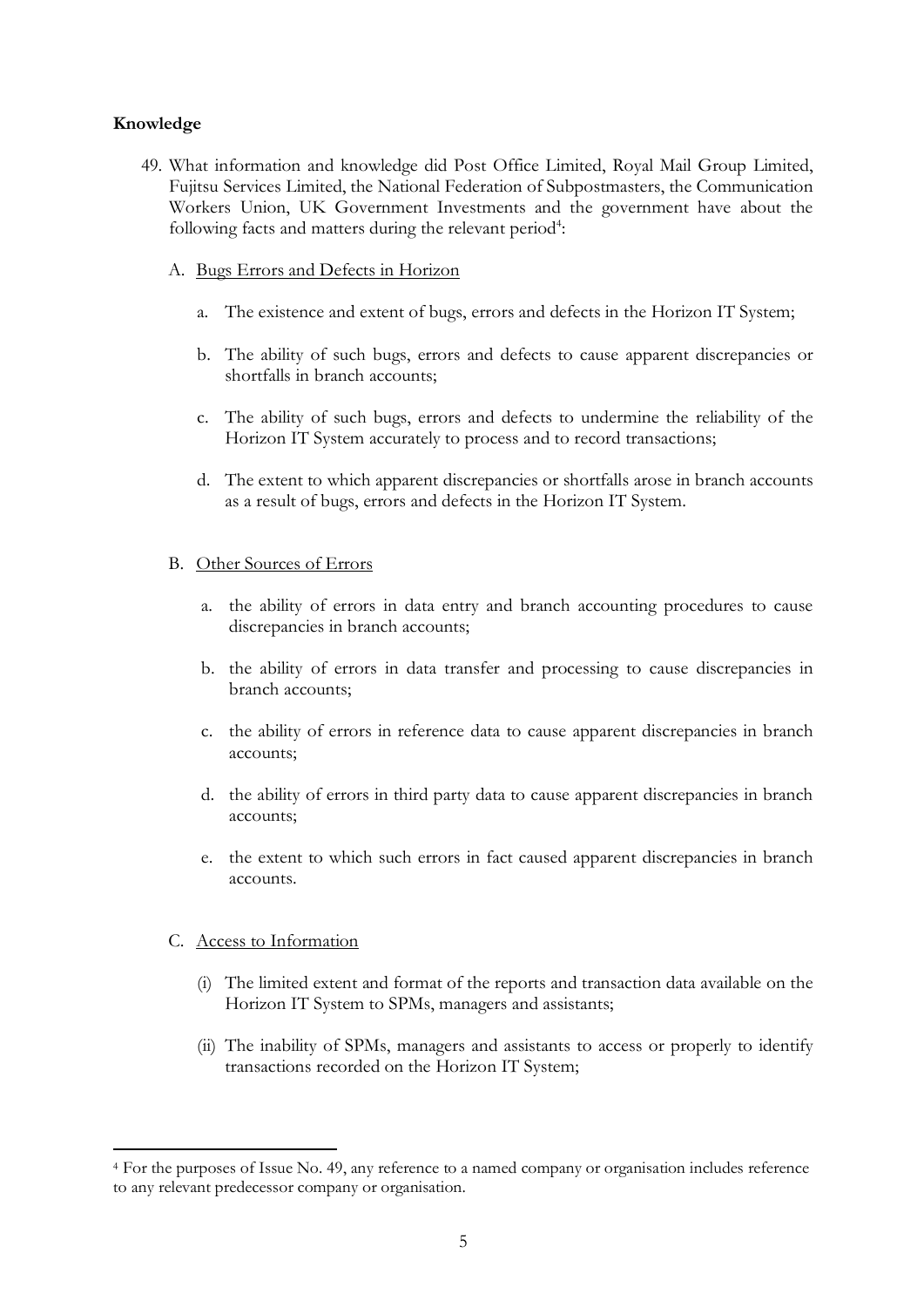- (iii) The inability of SPMs, managers and assistants to identify the causes of apparent or alleged shortfalls or discrepancies in their branch accounts;
- (iv) The fact that Fujitsu held audit data which contained a complete and accurate record of all actions performed by a SPM, manager or assistant when using the Horizon IT System;
- (v) The fact that Fujitsu held records (i.e. PEAKs and KELs) relating to the occurrence of bugs, errors and defects in the Horizon IT System;
- (vi) The fact that Post Office Limited had a contractual right to obtain copies of such data and records.

#### D. Remote Access

- a. The ability of Fujitsu employees to alter transaction data or data in branch accounts without the knowledge or consent of SPMs, managers and assistants;
- b. The ability of Fujitsu employees to implement fixes in the Horizon IT System which had the potential to affect transaction data or data in branch accounts without the knowledge or consent of SPMs, managers and assistants;
- c. The extent to which such access rights and privileges were used by Fujitsu employees;
- d. The extent to which their use affected the reliability of branch accounts.

#### E. Robustness

- a. The fact that Legacy Horizon was not "remotely robust";
- b. The fact that the robustness of the first iteration of Horizon Online (i.e. HNG-X) was "questionable";
- c. The fact that the second iteration of Horizon Online (i.e. HNG-A) was "robust";
- d. The extent of the risk that shortfalls in branch accounts were caused by the Horizon IT System during the period in which Legacy Horizon and HNG-X were in use.

#### F. Abuse of Process

- a. The fact that Royal Mail Group Limited / Post Office Limited had not investigated the cause(s) of shortfalls shown by Horizon when bringing criminal proceedings against persons alleged to be responsible for those shortfalls;
- b. The non-disclosure by Royal Mail Group Limited / Post Office Limited of the existence of problems with and / or concerns about the reliability of Horizon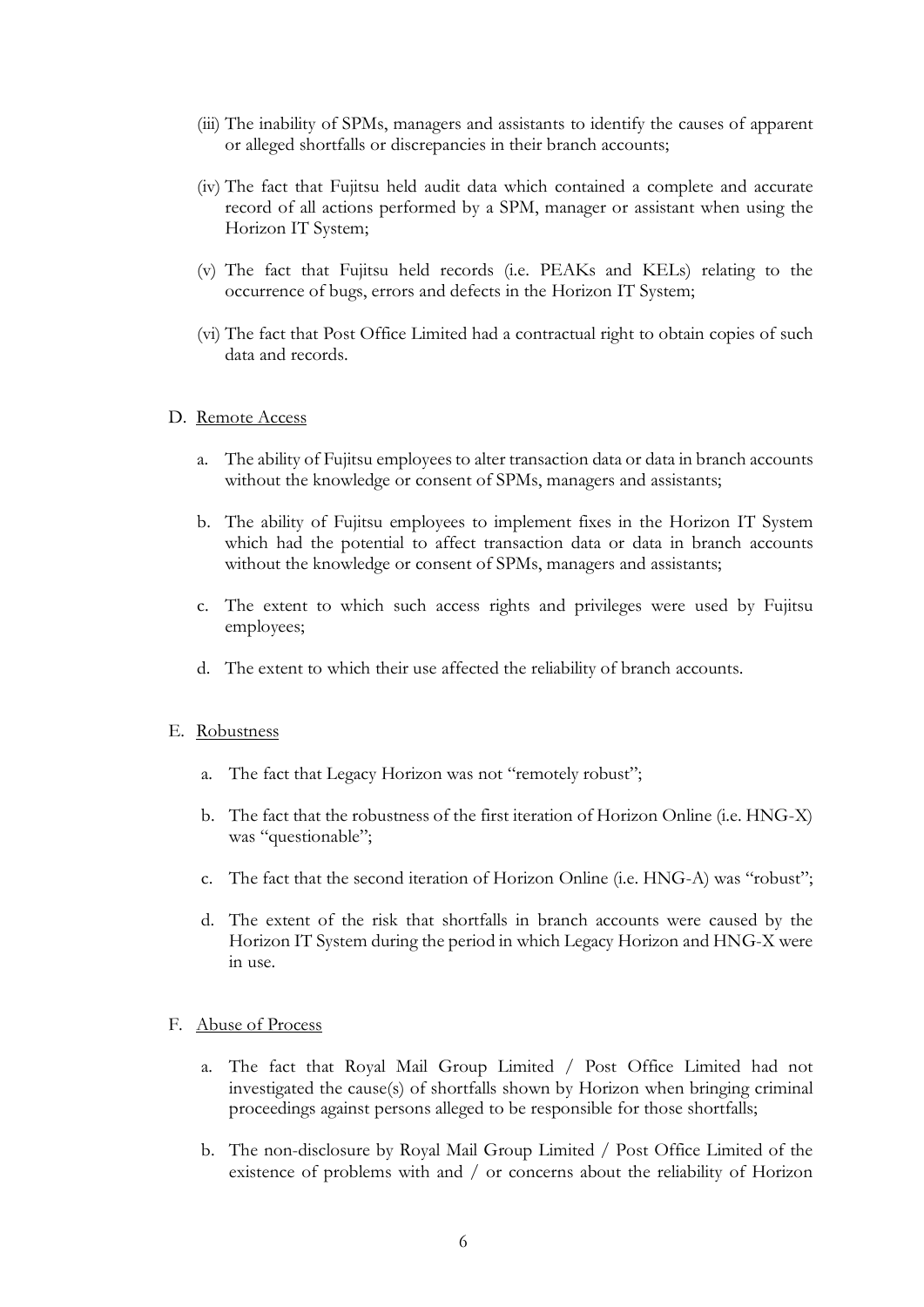when bringing criminal proceedings against persons alleged to be responsible for those shortfalls.

- 50. At what level within the organisations named at Q.49 and the government were these known?
- 51. When and in what circumstances did they first become aware of these matters?
- 52. How did their knowledge develop over time?
- 53. What enquiries and / or investigations did they undertake or request in respect of these matters?
- 54. By whom were these enquiries and / or investigations undertaken?
- 55. Were their scope and the conclusions which they reached appropriate?
- 56. What (if any) assurances were they given about these matters?
- 57. By whom and to whom were such assurances given?
- 58. Was it appropriate for such assurances to be given and relied upon?
- 59. What (if any) steps were taken by the organisations named at Q.49 and the government to bring these matters to the attention of SPMs, managers and assistants?
- 60. To what extent (if at all) were the solutions or fixes (which were implemented to remedy bugs, errors and defects in the Horizon IT System) tested with SPMs, managers and assistants?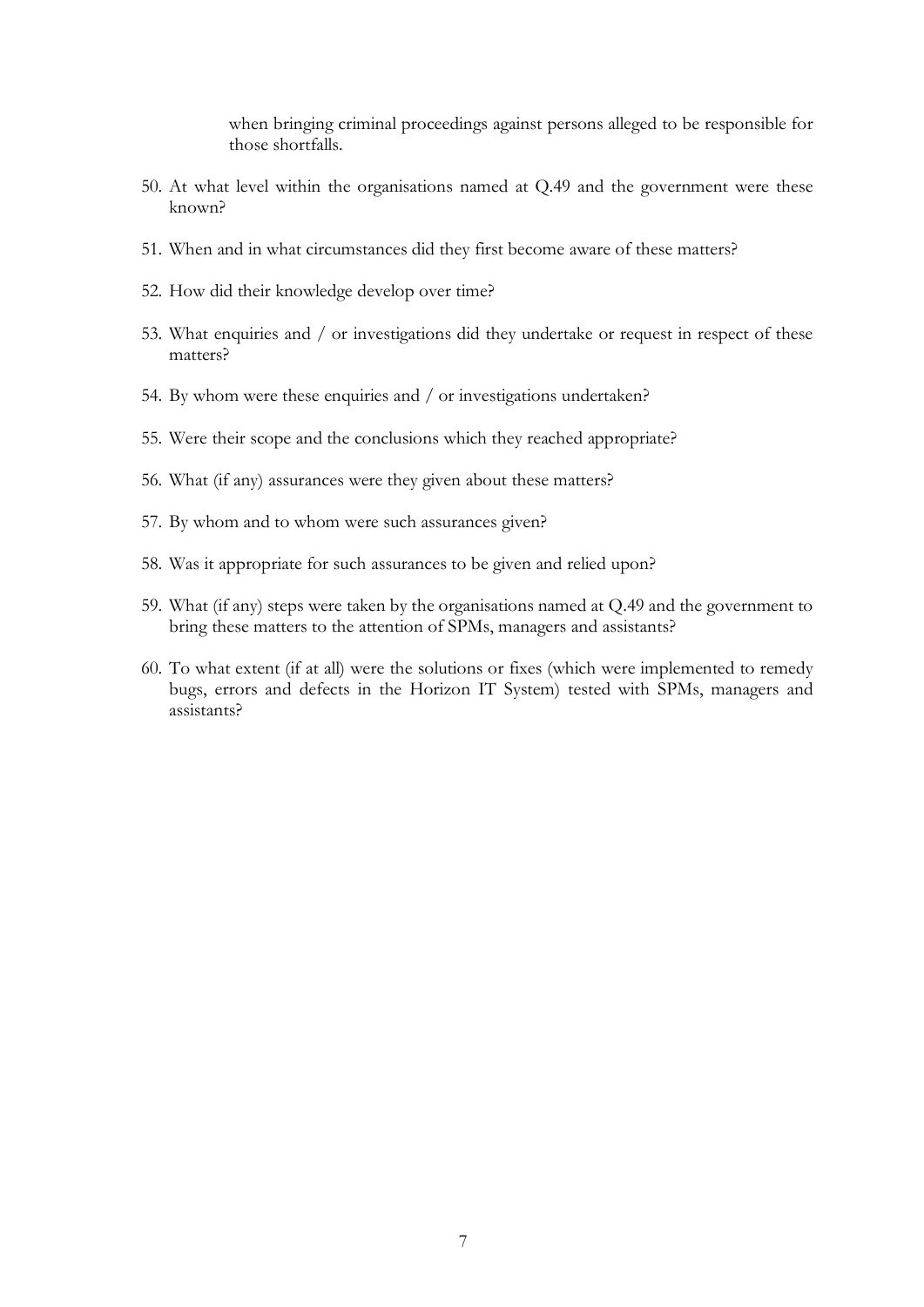## **Contractual Liability for Shortfalls**

#### A. Policies and Guidelines

- 61. What policies and guidelines were adopted during the relevant period regarding the contractual liability of SPMs for shortfalls shown by the Horizon IT System?
- 62. Who was responsible for determining those policies and guidelines?
- 63. What (if any) information or knowledge did they have of the matters listed at Q.49 above?
- 64. What factors influenced the formulation of those policies and guidelines?
- 65. Was legal advice obtained? If so,
	- (i) from whom?
	- (ii) what advice was provided?
	- (iii) what (if any) action was taken upon receipt of that advice?
- 66. To what extent (if at all) did those policies and guidelines differ from the approach taken to Crown Office employees?
- 67. For what reason(s) did it differ (if at all)?
- 68. What (if any) changes were made to the policies and guidelines over the relevant period?
- 69. When, by whom and for what reason(s) were those changes made?
- 70. What effect (if any) did those changes have?
- 71. Are the current policies and guidelines in relation to the liability of SPMs for shortfalls shown by the Horizon IT System appropriate?

#### B. Branch Account Audits

- 72. Who was responsible for conducting audits of SPMs' branch accounts during the relevant period?
- 73. What training and qualifications did they have? Were these adequate?
- 74. What (if any) information or knowledge did they have of the matters listed at Q.49 above?
- 75. In which circumstances were audits of SPMs' branch accounts scheduled?
- 76. How promptly were they completed?
- 77. To what extent (if at all) were auditors authorised to exercise Global User rights permitting them to inject transactions into branch accounts?
- 78. In which circumstances (if at all) were such rights exercised by auditors?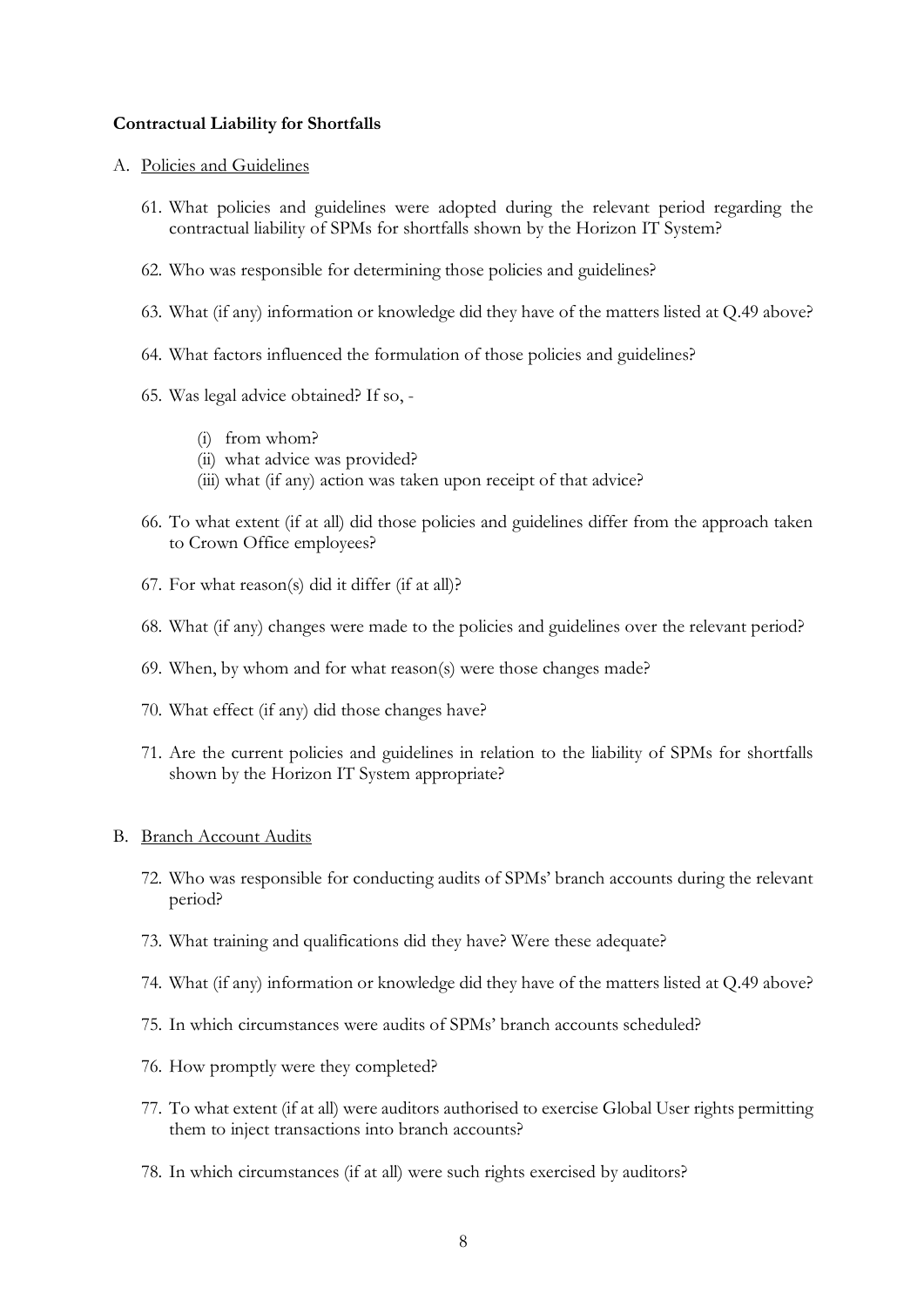- 79. What (if any) records were made by auditors in relation to the exercise of such rights?
- 80. What (if any) information was communicated to SPMs following the exercise of such rights by auditors?
- 81. Upon which source(s) of information did they rely when making their findings?
- 82. To what extent (if at all) were the auditors' findings properly communicated to SPMs during the relevant period? If so, how were their findings communicated?
- 83. To what extent (if at all) were further enquiries carried out by auditors when shortfalls and discrepancies shown by Horizon were disputed by SPMs?
- 84. Who was responsible for supervising or reviewing the conduct of branch account audits?
- 85. What training and qualifications did they have? Were these adequate?
- 86. What (if any) improvements have been made in the conduct of audits?
- 87. Are the current procedures for auditing SPMs' branch accounts adequate?

## C. Suspension and Termination

- 88. Who was responsible for decision-making during the relevant period regarding:
	- a. the suspension and reinstatement of SPMs;
	- b. the termination of SPMs' contracts; and
	- c. the determination of appeals against termination?
- 89. What training and qualifications did they have? Were these adequate?
- 90. What (if any) information or knowledge did they have of the matters listed at Q.49 above?
- 91. Upon which source(s) of information did they rely when taking their decisions?
- 92. What (if any) enquiries did they undertake or request regarding the cause(s) of disputed shortfalls shown by the Horizon IT System? Were these adequate?
- 93. Were the decisions which they took appropriate?
- 94. What test and procedures were applied when determining appeals? Were these appropriate?
- 95. For what reason(s) was the contractual right to appeal removed from SPMs during the relevant period? Who was responsible for that decision?
- 96. What (if any) improvements have been made to the procedures for suspension, reinstatement, termination and the determination of appeals?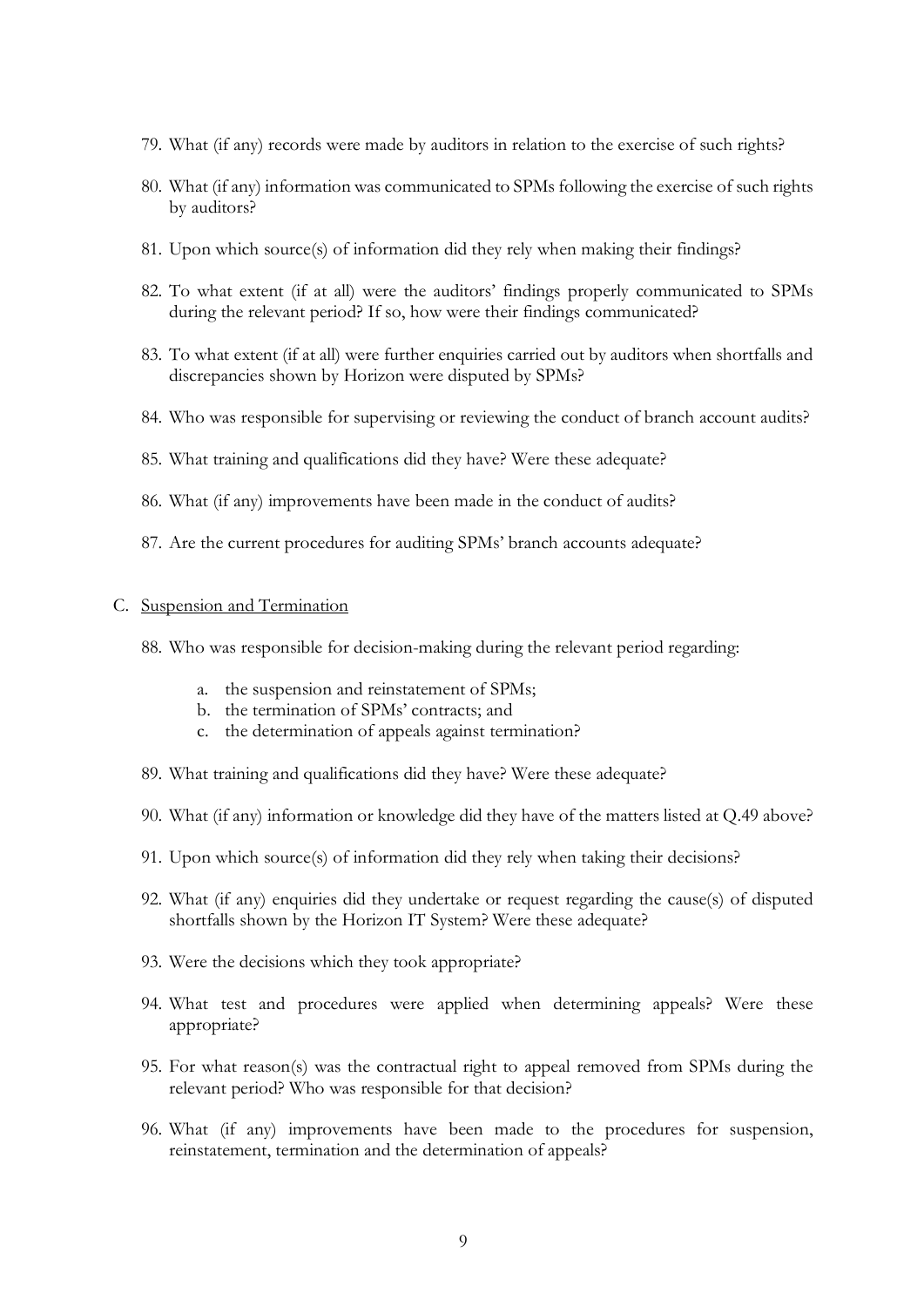97. Are the current procedures in relation to suspension, reinstatement, termination and the determination of appeals fit for purpose?

#### D. Debt Recovery

- 98. Who was responsible for taking action against SPMs, managers and assistants to recover shortfalls shown by the Horizon IT System?
- 99. What training and qualifications did they have? Were these adequate?
- 100. What (if any) information or knowledge did they have of the matters listed at Q.49 above?
- 101. What (if any) legal advice did they obtain regarding the appropriateness of taking action in individual cases?
- 102. What (if any) action did they take upon receipt of such advice?
- 103. What (if any) advice or guidance did they receive regarding their duty of disclosure?
- 104. Upon which source(s) of evidence did they rely when bringing civil proceedings?
- 105. What (if any) policies or guidelines were in place regarding the provision of evidence by employees of Fujitsu during the relevant period? Were these appropriate?
- 106. Who was responsible for supervising or reviewing the conduct of debt recovery?
- 107. What training and qualifications did they have? Were these adequate?
- 108. Is the current practice in relation to the recovery of shortfalls shown by the Horizon IT System adequate?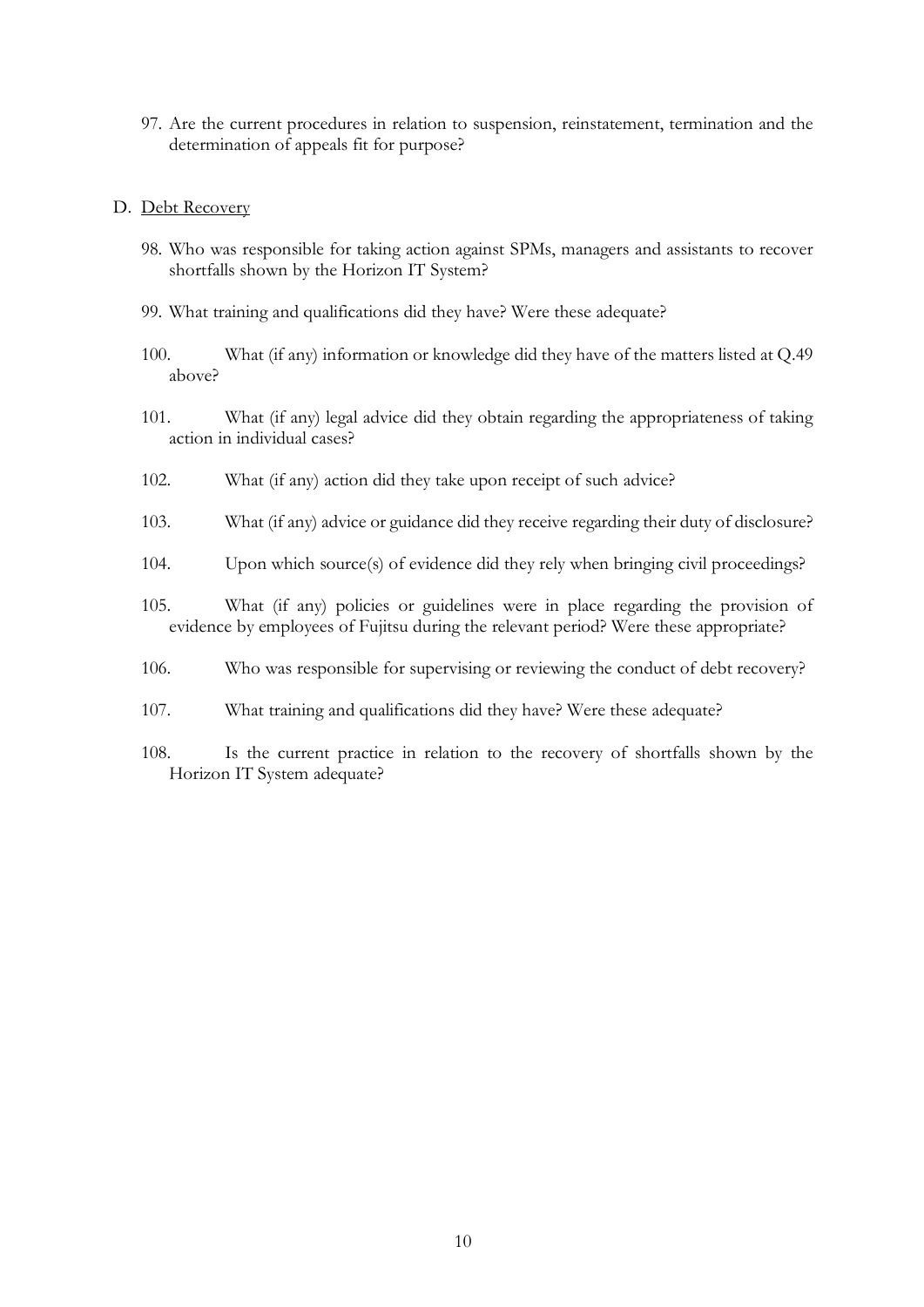## **Private Prosecutions**

## A. Policies and Guidelines

- 109. What policies and guidelines were adopted during the relevant period regarding the bringing of private prosecutions against SPMs, managers and assistants alleged to be responsible for shortfalls shown by the Horizon IT System?
- 110. Who was responsible for determining those policies and guidelines?
- 111. What (if any) information or knowledge did they have of the matters listed at Q.49 above?
- 112. What factors influenced the formulation of those policies and guidelines?
- 113. What (if any) role did the recovery of alleged financial losses play?
- 114. Was legal advice obtained? If so
	- (i) from whom?
	- (ii) what advice was provided?
	- (iii) what (if any) action was taken upon receipt of that advice?
- 115. To what extent (if at all) did the policies and guidelines differ from the approach taken to Crown Office employees?
- 116. For what reason(s) did it differ (if at all)?
- 117. When did Post Office Limited cease bringing private prosecutions?
- 118. By whom and for what reason(s) was that decision taken?
- 119. What effect (if any) did that decision have?
- 120. How does Post Office Limited now handle cases of suspected criminal conduct?

## B. Investigations

- 121. Who was responsible for conducting criminal investigations during the relevant period into SPMs, managers and assistants alleged to be responsible for shortfalls shown by the Horizon IT System?
- 122. What training and qualifications did they have? Were these adequate?
- 123. What (if any) information or knowledge did they have of the matters listed at Q.49 above?
- 124. What (if any) advice or guidance did they receive regarding (a) their duty to conduct a thorough investigation; (b) their duty to pursue all reasonable lines of enquiry; and (c) their duty of disclosure? Were these adequate?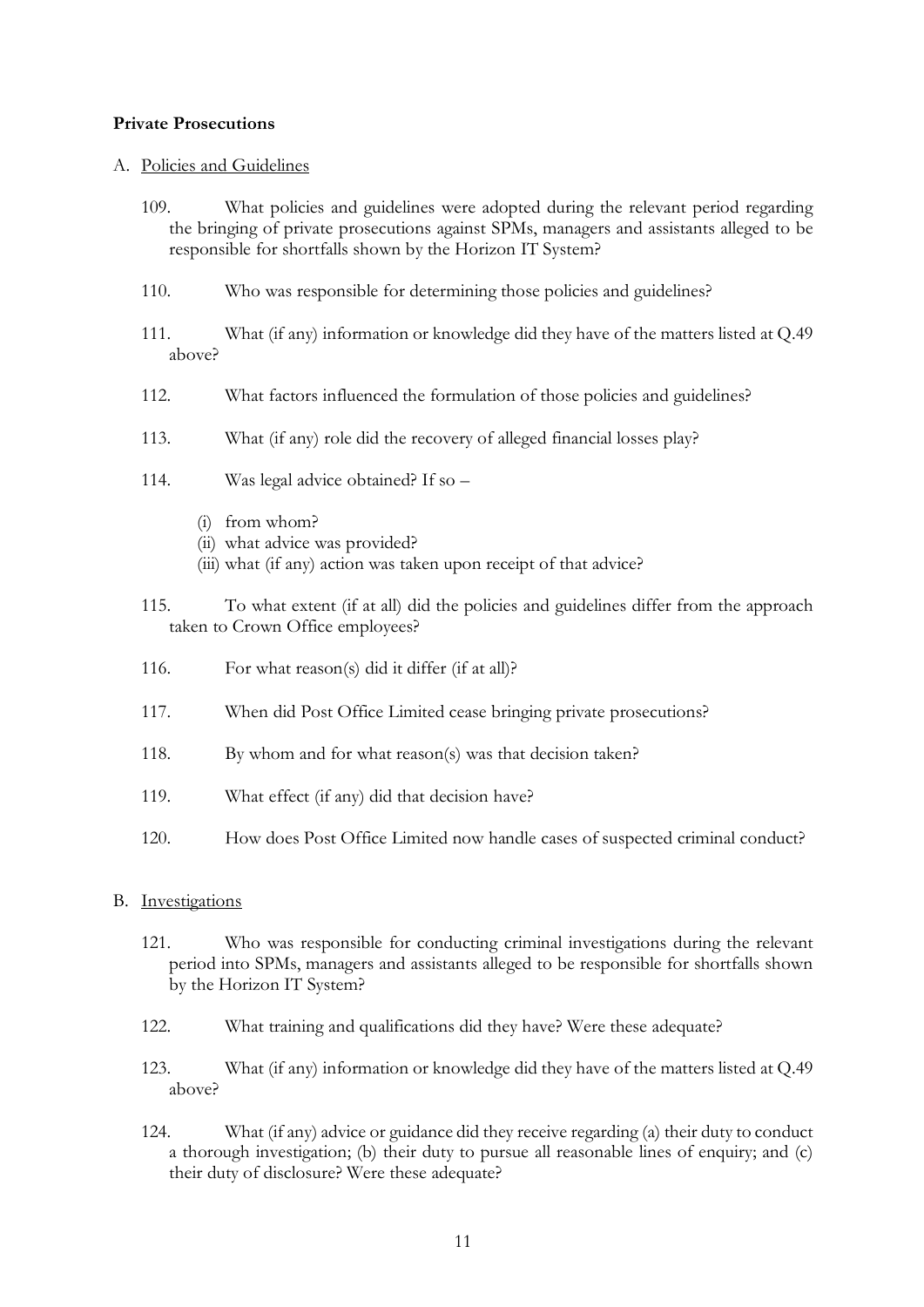- 125. What factors influenced the scope of the enquiries which were undertaken?
- 126. What (if any) role did financial or reputational considerations play?
- 127. Who was responsible for supervising or reviewing the conduct of these criminal investigations?
- 128. What training and qualifications did they have? Were these adequate?
- 129. To what extent (if at all) was independent oversight exercised in relation to the conduct of these criminal investigations? By whom was it exercised and was it adequate?

## C. Charging Decisions

- 130. Who was responsible for making charging decisions during the relevant period in respect of SPMs, managers and assistants alleged to be responsible for shortfalls shown by the Horizon IT System?
- 131. What training and qualifications did they have? Were these adequate?
- 132. What (if any) information or knowledge did they have of the matters listed at Q.49 above?
- 133. What policies, guidance or principles did they apply when making charging decisions? Were they suitable and applied appropriately?
- 134. What (if any) legal advice did they receive concerning the appropriateness of bringing charges in individual cases?
- 135. What (if any) action did they take upon receipt of such advice?
- 136. In what circumstances where charges of theft authorised? To what extent (if at all):
	- (a) was there sufficient evidence to support such charges?
	- (b) did the charges place improper pressure on defendants?
	- (c) were they intended to do so?
- 137. Who was responsible for supervising or reviewing charging decisions?
- 138. What training and qualifications did they have? Were these adequate?
- 139. To what extent (if at all) was independent oversight exercised in relation to charging decisions? By whom was it exercised and was it adequate?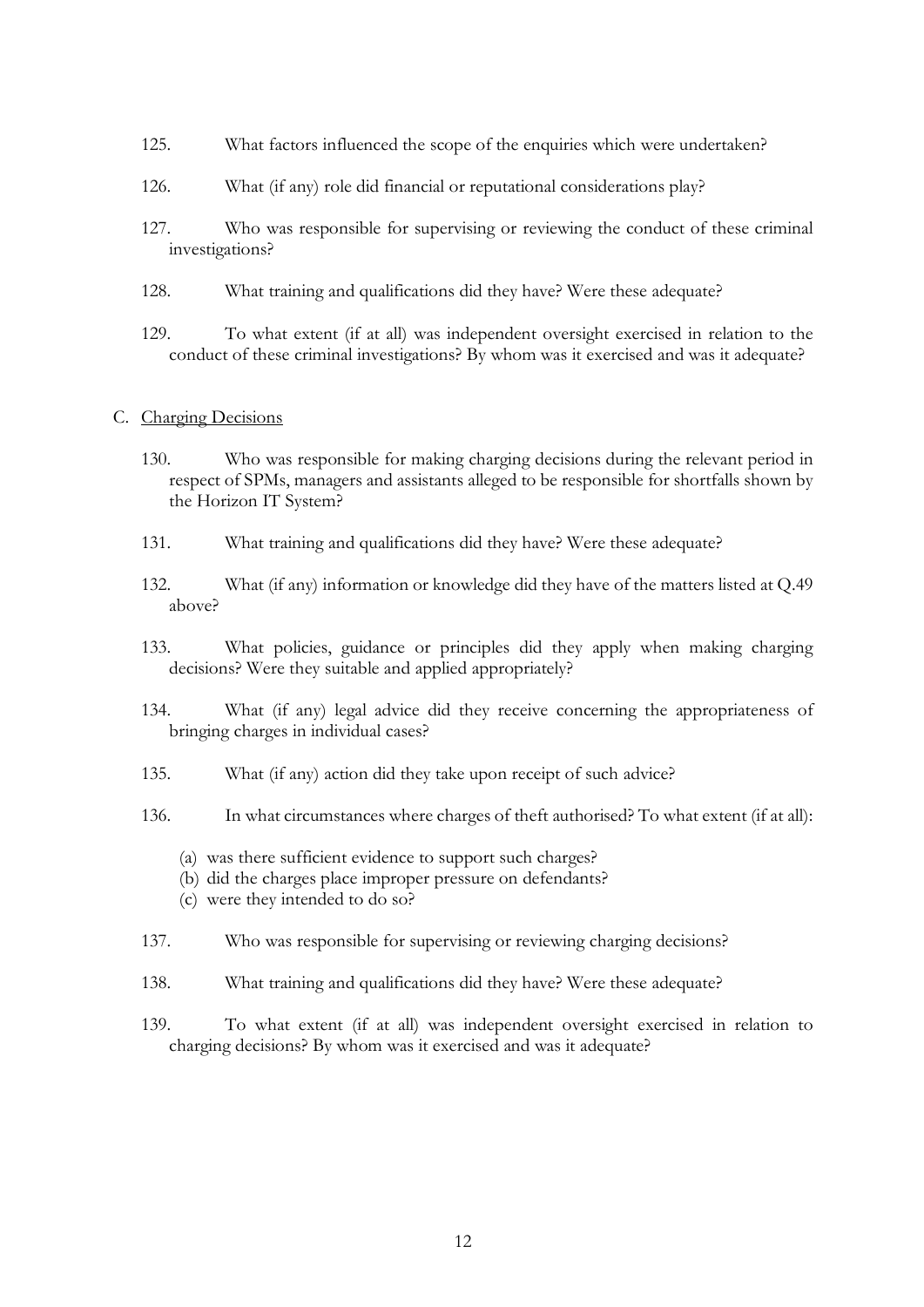#### D. Prosecutions

- 140. Who was responsible for conducting the prosecution of SPMs, managers and assistants alleged to be responsible for shortfalls shown by the Horizon IT System during the relevant period?
- 141. What training and qualifications did they have? Were these adequate?
- 142. What (if any) information or knowledge did they have of the matters listed at Q.49 above?
- 143. What (if any) legal advice did they receive concerning the appropriateness of pursuing private prosecutions in individual cases?
- 144. What (if any) action did they take upon receipt of such advice?
- 145. What (if any) policies or guidelines were in place regarding the provision of evidence by employees of Fujitsu during the relevant period? Were these appropriate?
- 146. Who was responsible for supervising or reviewing the conduct of private prosecutions?
- 147. What training and qualifications did they have? Were these adequate?
- 148. How (if at all) was supervision of private prosecutions exercised?
- 149. To what extent (if at all) was independent oversight exercised in relation to the conduct of prosecutions? By whom was it exercised and was it adequate?

#### E. Disclosure

- 150. Who had responsibility for decision-making in relation to disclosure of documents in the course of the criminal proceedings during the relevant period?
- 151. What training and qualifications did they have? Were these adequate?
- 152. What (if any) information or knowledge did they have of the matters listed at Q.49 above?
- 153. What (if any) legal advice or guidance did they receive regarding their duty of disclosure?
- 154. What, if any, action did they take upon receipt of that advice?
- 155. What factors influenced the scope of the disclosure which was provided to defendants?
- 156. What (if any) role did financial or reputational considerations play?
- 157. Were the decisions which they took in relation to disclosure appropriate?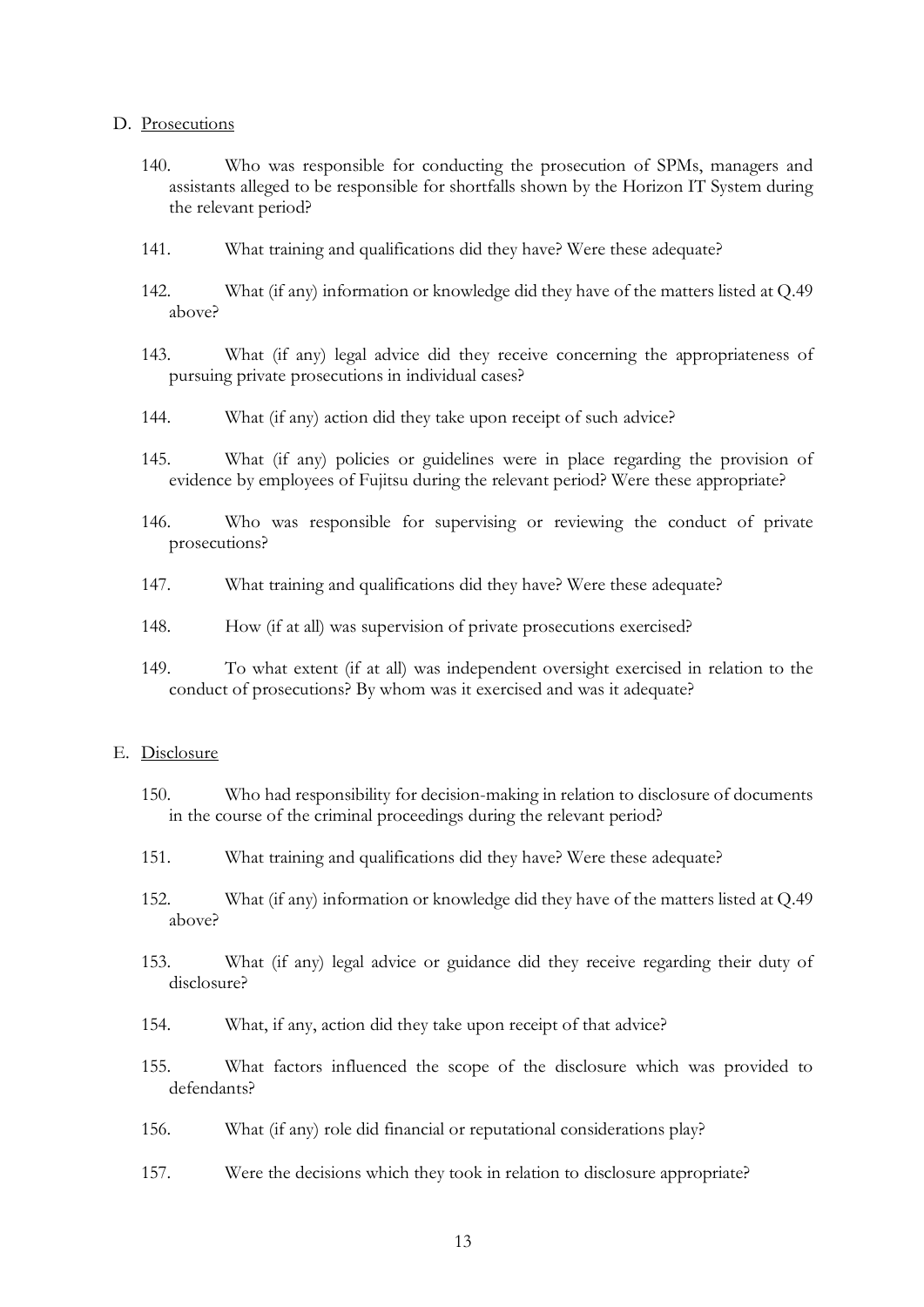#### F. Negotiation and Acceptance of Pleas

- 158. Who was responsible for decision-making in relation to the negotiation and acceptance of pleas by SPMs, managers and assistants alleged to be responsible for shortfalls shown by the Horizon IT System during the relevant period?
- 159. What policies, guidance or principles did they apply when making their decisions? Were they suitable and applied appropriately?
- 160. In what circumstances and upon what conditions were charges not pursued? Were these appropriate?
- 161. In what circumstances and upon what conditions were pleas accepted? Were these appropriate?

## **Divergences across the United Kingdom**

 $\overline{a}$ 

- 162. Were there divergences in the policies and practices adopted by Royal Mail Group and Post Office Limited within the four countries of the United Kingdom when taking action against SPMs, managers and assistants alleged to be responsible for shortfalls shown by Horizon?<sup>5</sup>
- 163. For what reason(s) did such divergences exist?

<sup>5</sup> The reference to Royal Mail Group and Post Office Limited at Issue 162 above includes any relevant predecessor company or organisation.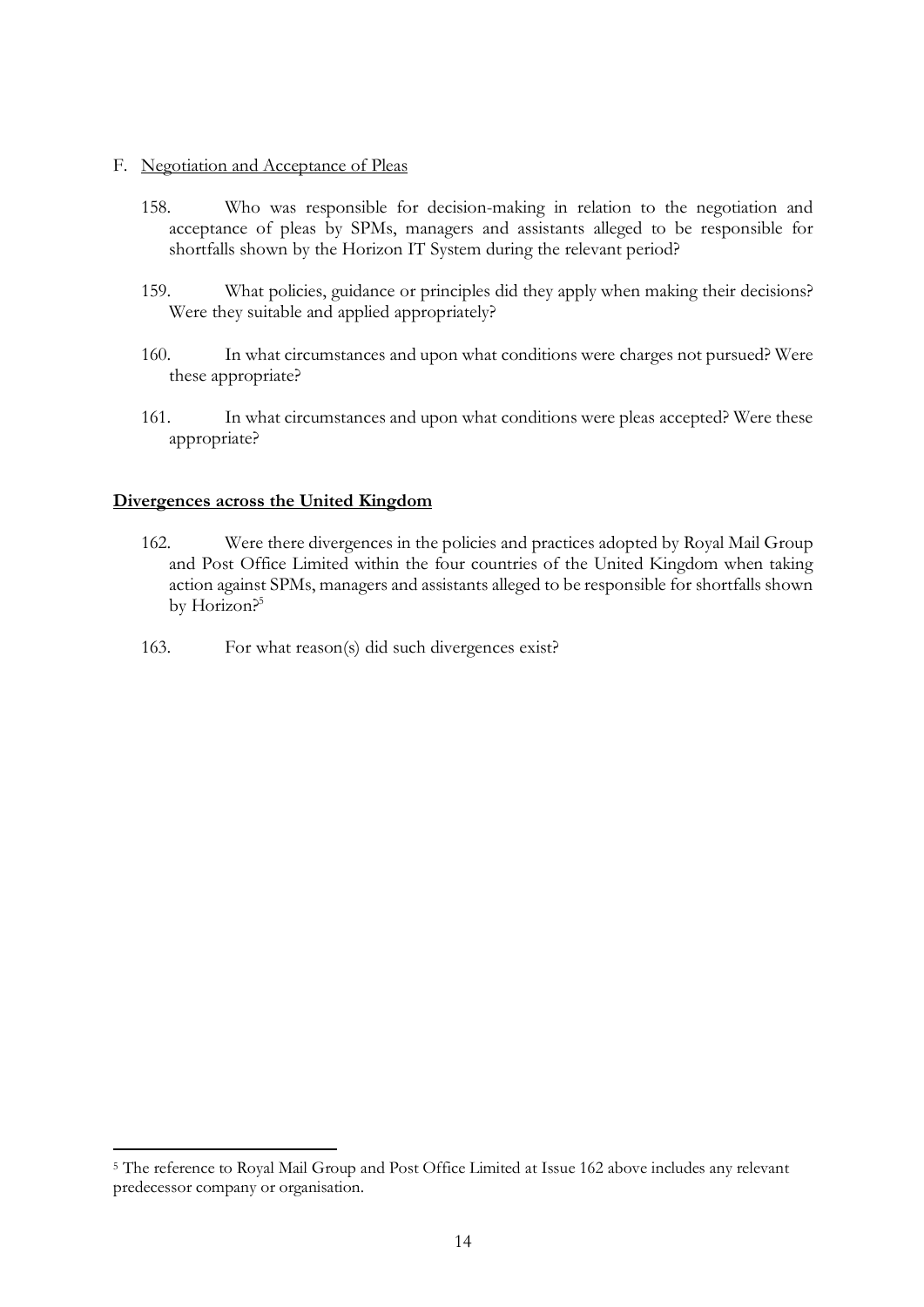# **Support, Representation and Redress for SPMs**

## A. Access to Justice

- 164. What support and representation were available during the relevant period to SPMs, managers and assistants alleged to be responsible for shortfalls shown by the Horizon IT System?
- 165. Who was responsible for providing such support and representation?
- 166. In what respects (if any) were the support and representation provided adequate or inadequate?
- 167. What challenges did SPMs, managers and assistants face when seeking (a) to expose the failings of the Horizon IT System and (b) to obtain redress for the wrongs which they suffered as a result of those failings?
- 168. What opportunities, in particular, did SPMs, managers and assistants have to obtain funding for legal representation? Were these adequate?

## B. The Role of Second Sight Support Services Limited ("Second Sight")

- 169. Who was responsible for decision-making in relation to the following facts and matters –
	- (i) the appointment of Second Sight;
	- (ii) the ambit of its independent investigation;
	- (iii) the extent of its access to relevant information and documents;
	- (iv) the response of Post Office Limited to its findings;
	- (v) the termination of its engagement?
- 170. What (if any) involvement did the government have in those decisions?
- 171. For what reason(s) were those decision taken and were they appropriate?

## C. Responding to the Emerging Scandal

- 172. What (if any) policies or strategies were adopted by Post Office Limited in response to the efforts of SPMs, managers and assistants (a) to expose the failings of the Horizon IT System and (b) to obtain redress for the wrongs which they suffered as a result of those failings?
- 173. Who was responsible for determining those policies or strategies?
- 174. What (if any) legal advice was obtained to inform those policies and strategies?
- 175. To what extent (if at all) has Post Office Limited and / or Fujitsu Services Limited either assisted or obstructed the efforts of SPMs, managers and assistants (a) to expose the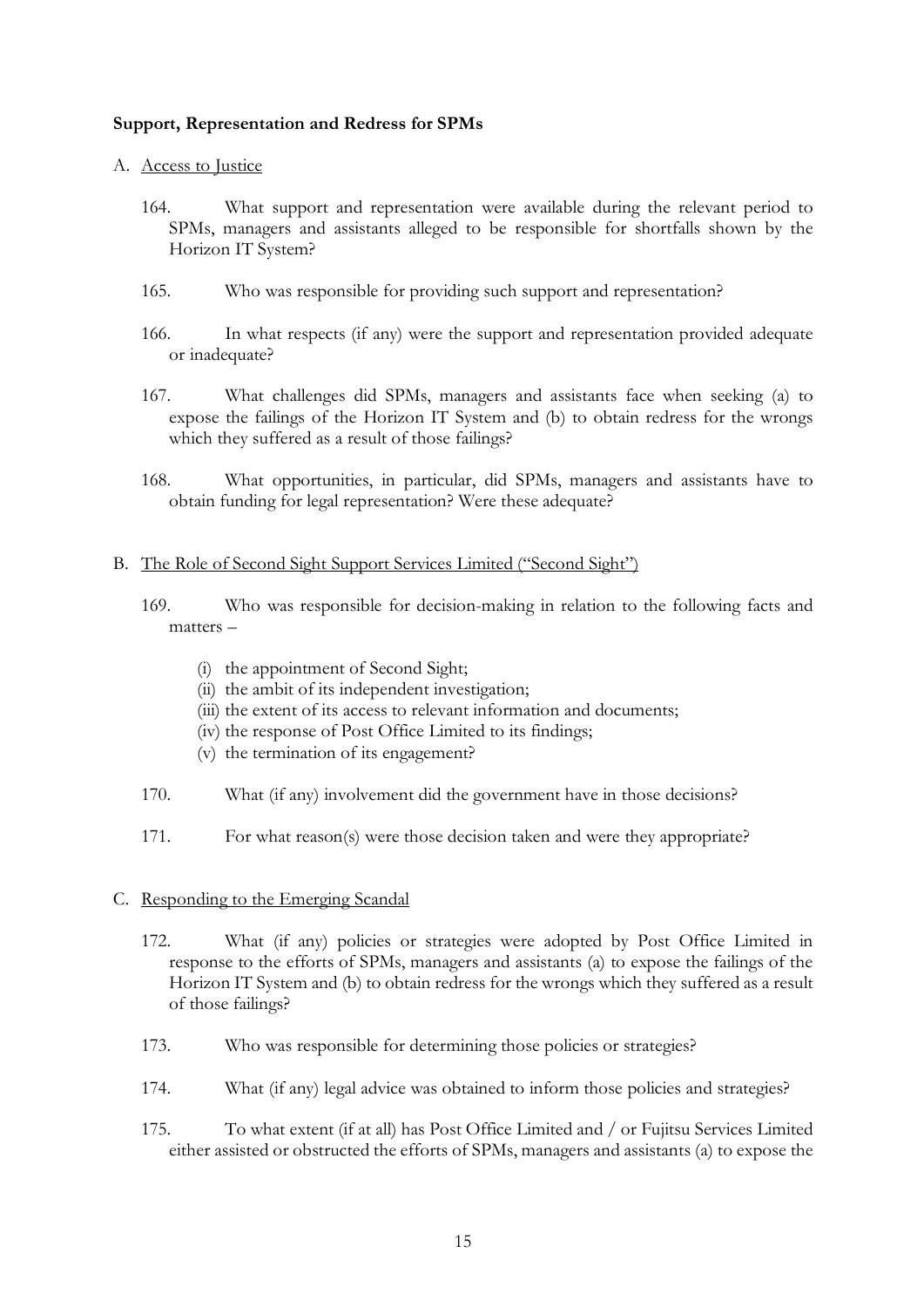failings of the Horizon IT System and (b) to obtain redress for the wrongs which they suffered as a result of those failings?

176. What factors, in particular, led to the failure of the Post Office Complaint Review and Mediation Scheme?

## D. Conduct of the Group Litigation

- 177. Who was responsible for decision-making in relation to Post Office Limited's conduct of the civil claims brought by Alan Bates and others?
- 178. What factors influenced the litigation strategy adopted by Post Office Limited?
- 179. To what extent did those responsible for decision-making act upon legal advice?
- 180. What legal advice was obtained by Post Office Limited in relation to its litigation strategy?
- 181. Was the litigation strategy adopted by Post Office Limited appropriate?

## E. Financial and Other Redress

- 182. To what extent (if at all) has Post Office Limited properly delivered upon the commitments which it made in the mediation settlement to make improvements in its relationships with SPMs and to bring finality to all outstanding issues in respect of historic shortfalls via the Historic Shortfall Group Scheme?
- 183. To what extent (if at all) has the creation and implementation of the Historic Shortfall Group Scheme and the Interim Compensation Scheme provided an adequate means for affected SPMs, managers and assistants to obtain financial redress for the wrongs which they have suffered?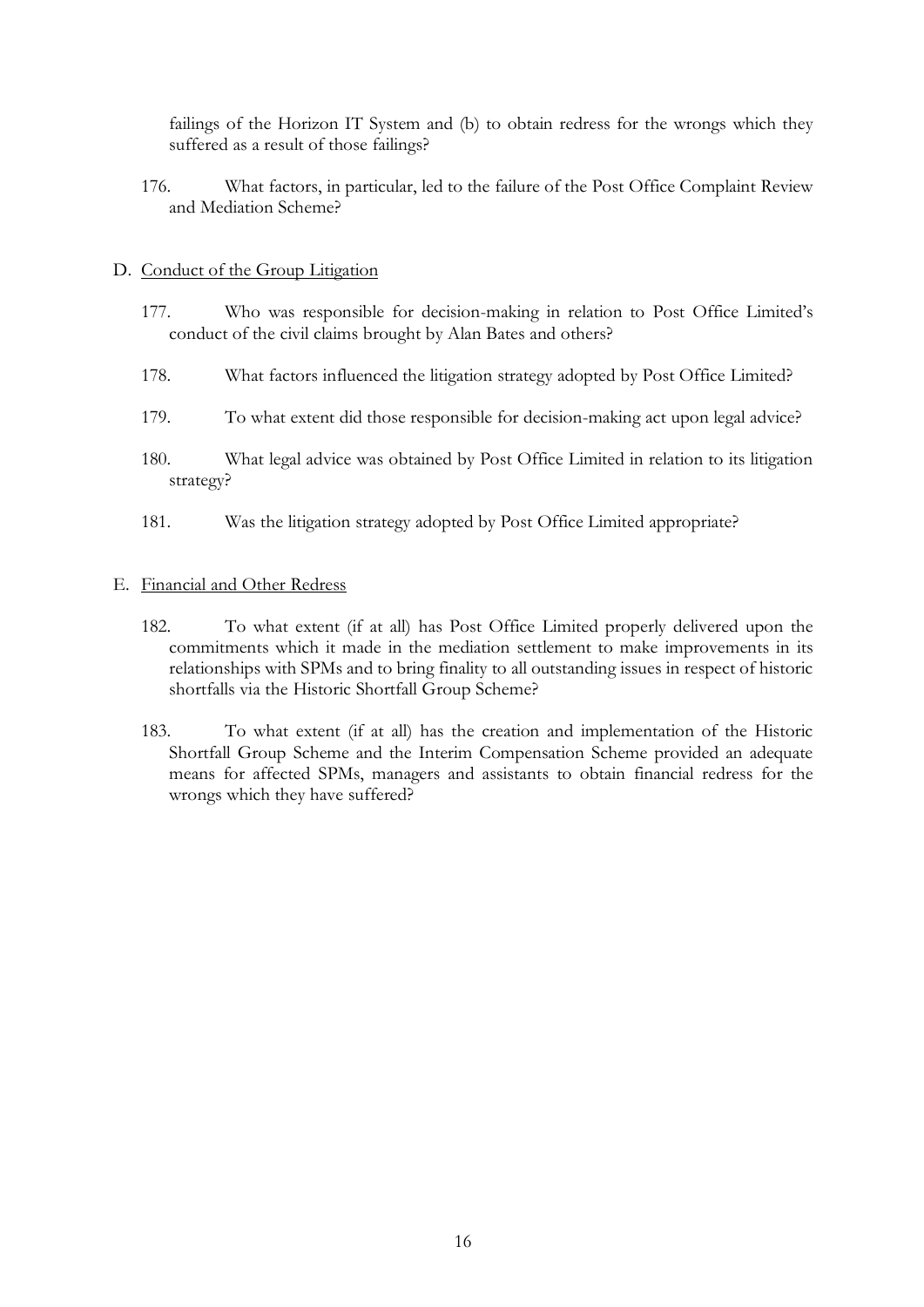# **Governance and Whistleblowing**

## A. Monitoring of Horizon

- 184. What systems were in place during the relevant period for testing, monitoring and auditing the Horizon IT System? Were these adequate?
- 185. What (if any) contractual obligations were imposed upon Fujitsu during the relevant period in relation to (a) the performance of the Horizon IT System and (b) the identification, investigation, recording and reporting of:
	- (i) bugs, errors and defects in the Horizon IT System;
	- (ii) other network and system failures;
	- (iii) the impact of such events upon branch accounts?
- 186. Were these adequate?
- 187. To what extent did Fujitsu comply with such obligations during the relevant period?
- 188. What (if any) financial penalties were incurred by Fujitsu during the relevant period as a result of any non-compliance with such obligations?
- 189. What (if any) internal and external measures were in place to monitor Fujitsu's compliance with such obligations during the relevant period? Were they adequate?
- 190. To what extent (if at all) have improvements been made in the levels of testing, monitoring, compliance and reporting?

## B. Managing Bugs, Errors and Defects

- 191. What systems were in place during the relevant period for managing and rectifying bugs errors and defects in the Horizon IT System? Were these adequate?
- 192. What (if any) contractual obligations were imposed upon Fujitsu during the relevant period in relation to:
	- (i) the adoption of measures to rectify bugs, errors and defects in the Horizon IT System;
	- (ii) the use of access rights and privileges by Fujitsu employees to remedy errors in transaction data and branch accounts.
- 193. To what extent did Fujitsu comply with such obligations during the relevant period?
- 194. What (if any) financial penalties were incurred by Fujitsu during the relevant period as a result of any non-compliance with such obligations?
- 195. What (if any) internal and external measures were in place to monitor Fujitsu's compliance with such obligations during the relevant period? Were these adequate?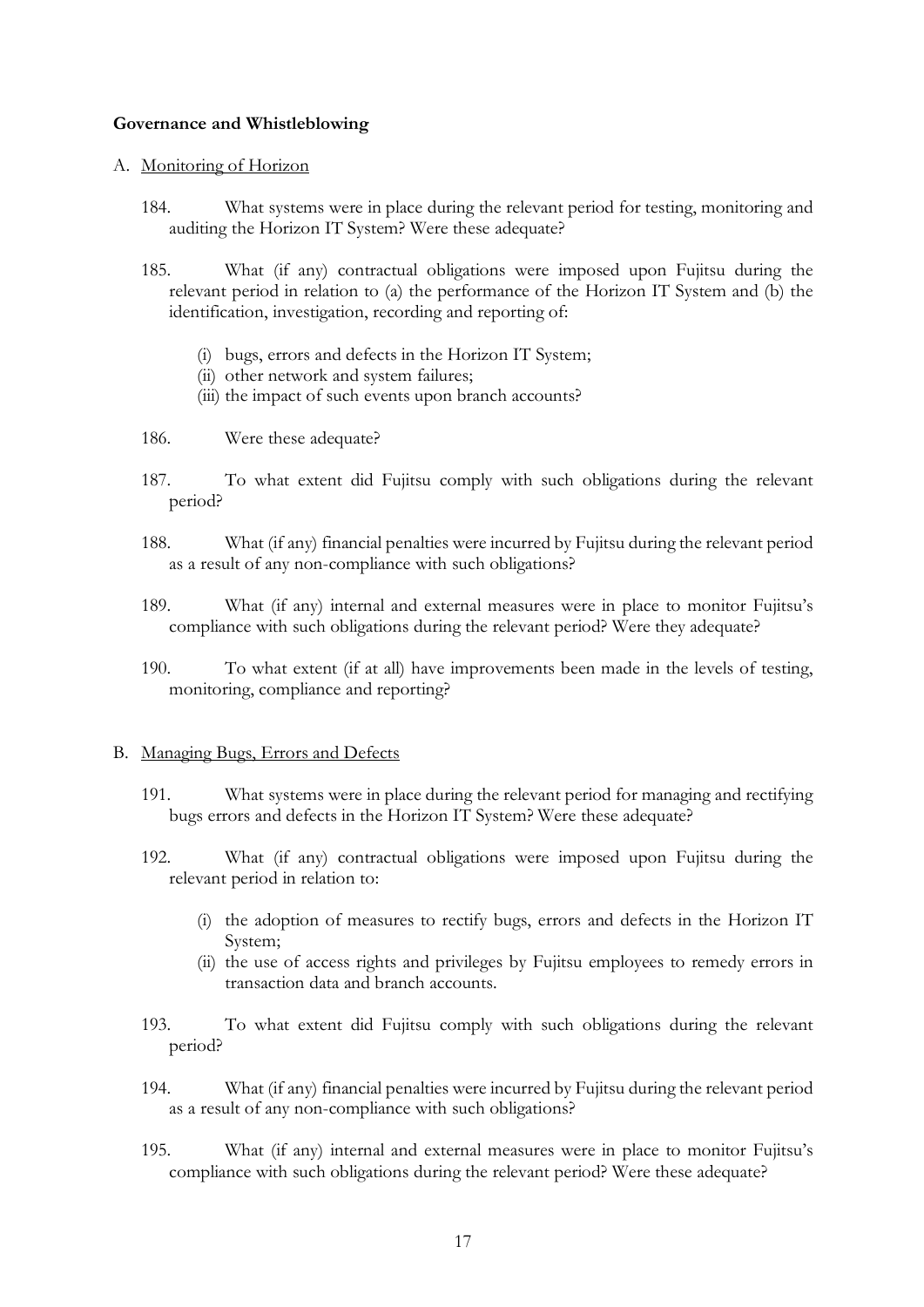- 196. To what extent (if at all) have improvements been made in the management, rectification and reporting of bugs errors and defects in the Horizon IT System?
- 197. Are the current arrangements adequate?

## C. Technical Competence

- 198. What (if any) technical expertise did Post Office Limited have during the relevant period in relation to IT matters?
- 199. Was the level of technical expertise sufficient for Post Office Limited to understand the risks involved in relying upon information from the Horizon IT System?
- 200. What (if any) improvements were made in the level of technical expertise within Post Office Limited during the relevant period?
- 201. Is the current level of technical expertise sufficient?

## D. Engagement with SPMs

- 202. What procedure(s) existed during the relevant period for SPMs, managers and assistants (whether individually or collectively) to raise concerns and grievances, in particular, regarding:
	- (i) The operation and functionality of the Horizon IT System;
	- (ii) The adequacy of the information, training, advice and assistance provided to them;
	- (iii) The adequacy of the investigations undertaken into disputed shortfalls, discrepancies and transaction corrections;
	- d. The conduct of audits, suspension and termination.
- 203. Were they adequate?
- 204. To what extent (if at all) were the concerns and grievances raised by SPMs, managers and assistants:
	- (i) recorded and monitored; and
	- (ii) reported to the senior management of the organisations named at Q.49 and the government?
- 205. Are the current procedures for raising, recording, monitoring and reporting such concerns and grievances sufficient?

## E. Government Oversight

206. What mechanism(s) were in place during the relevant period to enable the government to exercise oversight in relation to the performance of Post Office Limited and its compliance with its legal and ethical obligations?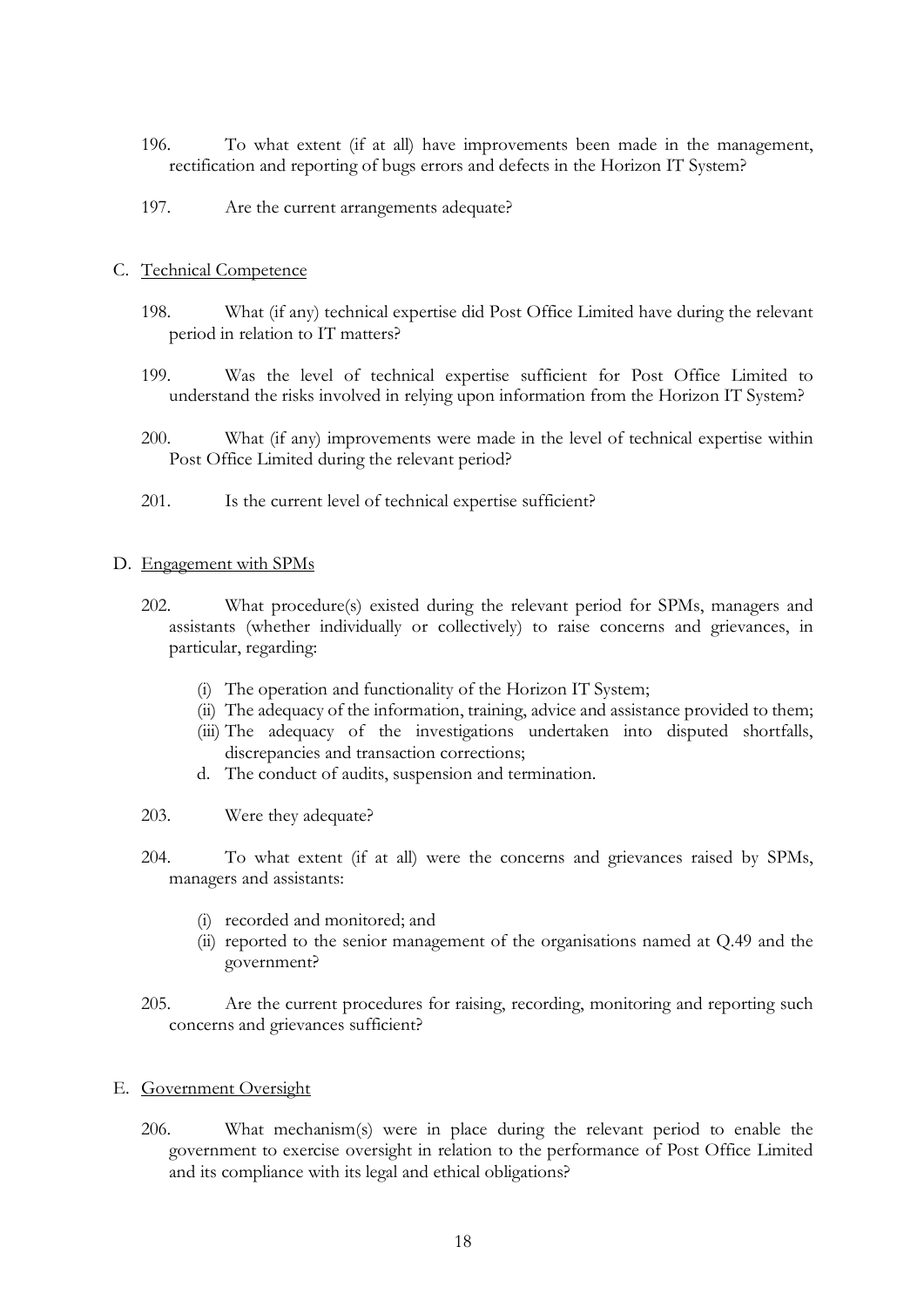- 207. Were these adequate?
- 208. To what extent (if at all) did the government exercise any oversight of strategy formation and policy making concerning:
	- (i) The recovery of losses shown by the Horizon IT System;
	- (ii) The bringing of private prosecutions;
	- (iii) The conduct of litigation brought against Post Office Limited.
- 209. What (if any) changes or improvements have been made in the level of oversight which the government exercises in relation to Post Office Limited?
- 210. Are the current arrangements by which the government exercises oversight of Post Office Limited adequate?

## F. Whistleblowing

- 211. What policies and procedures were in place during the relevant period within the organisations named at Q. 49 and the government to enable employees and workers to report wrongdoing?
- 212. Were these adequate and applied effectively?
- 213. To what extent (if at all) was there a culture within the organisations named at Q.49 and the government of covering up wrongdoing?
- 214. To what extent (if at all) have changes and improvements been made in the culture, policies and procedures of the organisations named at Q.49 and the government?